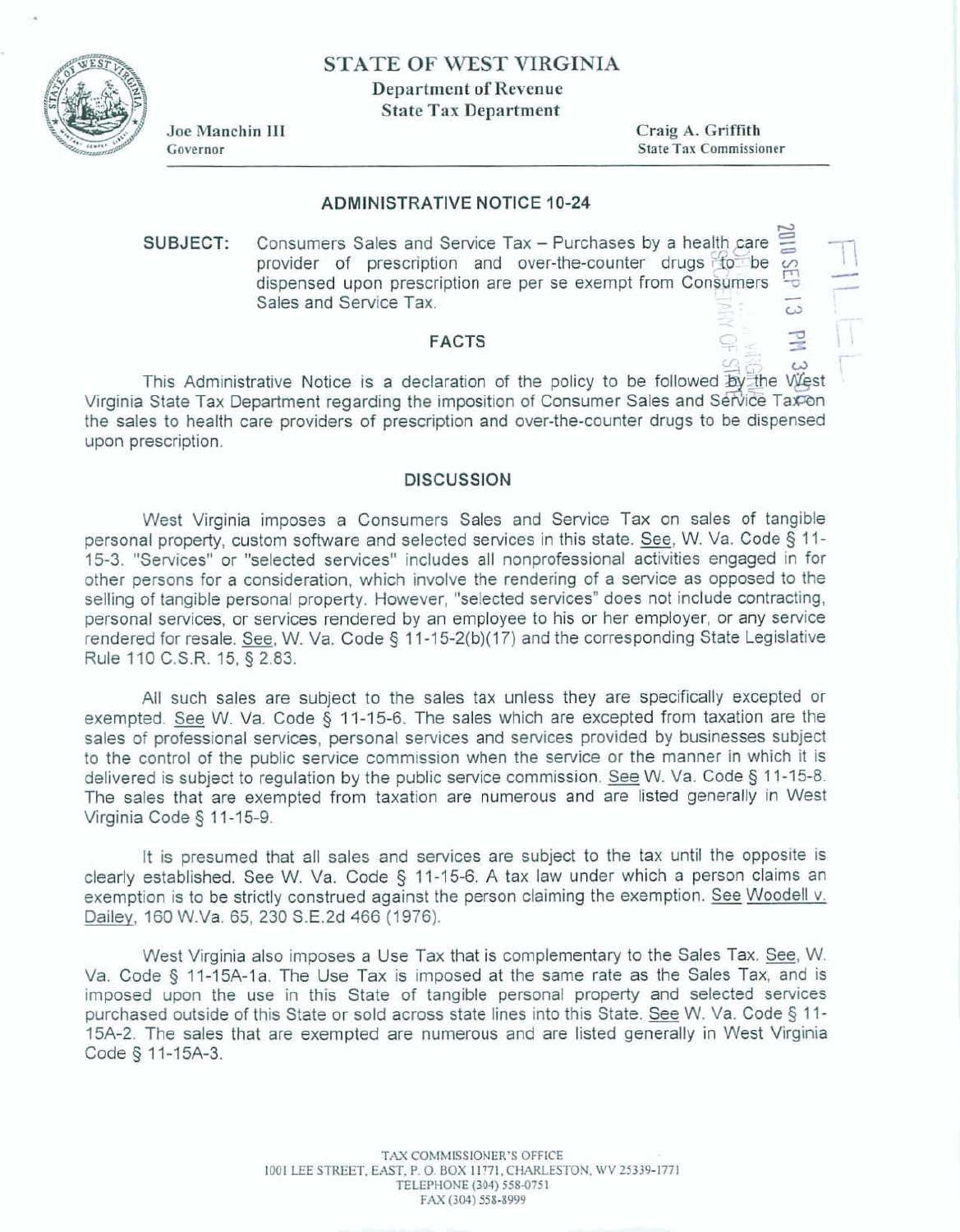West Virginia is a member of the Streamlined Sales and Use Tax Program (SST). *See,*  W. Va. Code § 11-15B-1 et seq. The definitions and exemptions applicable to the Sales Tax and the Use Tax are equally applicable to the SST.

There continue to be questions relating to the exemption of drugs purchased by a health care provider from Consumers Sales and Service Tax.

West Virginia Code § 11-15B-2 provides the following definition of "drug."

(16) "Drug" means a compound, substance or preparation, and any component of a compound, substance or preparation, other than food and food ingredients, dietary supplements or alcoholic beverages:

(A) Recognized in the official United States Pharmacopoeia, official Homeopathic Pharmacopoeia of the United States or official National Formulary, and supplement to any of them;

(B) lntended for use in the diagnosis, cure, mitigation, treatment or prevention of disease; or

(C) lntended to affect the structure or any function of the body.

West Virginia Code § 11-15-9i provides the following exemption:

911-15-9i. Exempt drugs, durable medical goods, mobility enhancing equipment and prosthetic devices.

(a) Notwithstanding any provision of this article, article fifteen-a or article fifteen-b of this chapter, the purchase by a health care provider of drugs, durable medical goods, mobility enhancing equipment and prosthetic devices, all as defined in section two, article fifteenb of this chapter, to be dispensed upon prescription and intended for use in the diagnosis, cure, mitigation, treatment or prevention of injury or disease are exempt from the tax imposed by this article.

(b) For purposes of this exemption, "health care provider" means any person licensed to prescribe drugs, durable medical goods, mobility enhancing equipment and prosthetic devices intended for use in the diagnosis, cure, mitigation, treatment or prevention of injury or disease. For purposes of this section, the term "health care provider" includes any hospital, medical clinic, nursing home or provider of inpatient hospital services and any provider of outpatient hospital services, physician services, nursing services, ambulance services, surgical services or veterinary services: Provided, That the amendment to this subsection enacted during the 2009 regular legislative session shall be effective on or after July 1,2009.

(c) This section shall be effective July 1, 2007.

The foregoing exempts from Consumers Sales and Service Tax and Use Tax the purchase of drugs, as defined above, when purchased by a health care provider to be dispensed upon prescription. Included in the definition is the requirement that the drug will be dispensed upon prescription.

West Virginia Code § 11-15B-2 provides the following definition.